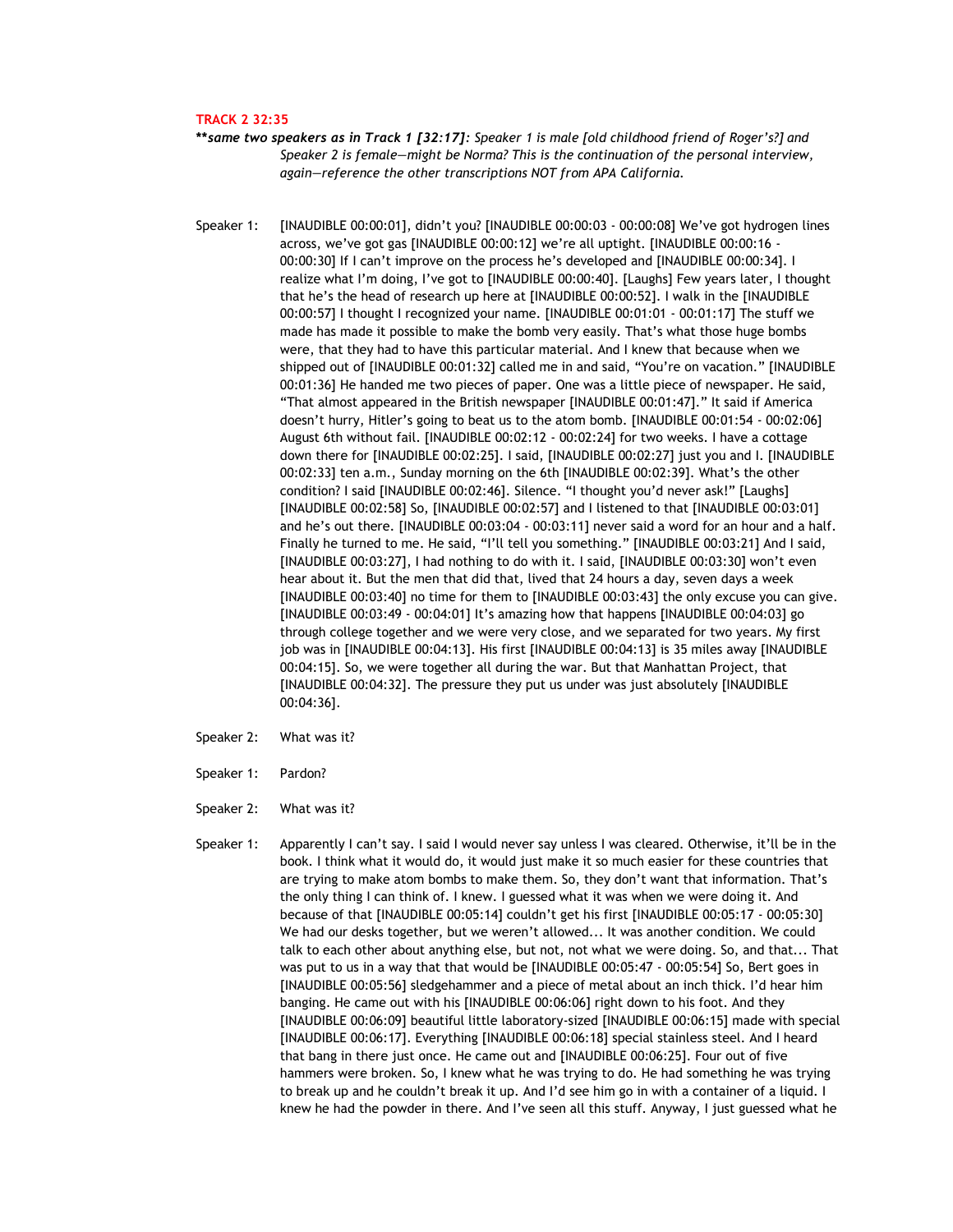was doing, and he was mixing a liquid and a solid and getting a glass he couldn't break. It was just too hard. And he obviously had given up. He was getting nowhere after two months. I had finally... I was all ready to go, [INAUDIBLE 00:07:07] being built. I finally looked at him and I said, "Bert," [INAUDIBLE 00:07:13]. He had been gone for weeks at a time [INAUDIBLE 00:07:17] all over the country. And I said, "Well, Bert, let's talk about it." [INAUDIBLE 00:07:24] but don't you say a word. [INAUDIBLE 00:07:32 - 00:07:44]. Let's go see the engineer. Engineer was a good friend of mine, [INAUDIBLE 00:07:51 - 00:08:03] It just needed to get done. I said, "All you have to do is use ten times as much [INAUDIBLE 00:08:12] that you need," [INAUDIBLE 00:08:17 - 00:08:28]. Whatever you have to use, use it, because you're going to reuse this stuff [INAUDIBLE 00:08:32]. You're going to heat it, dry the gas off, and take it [INAUDIBLE 00:08:34] that's probably not the best way, but it will work. So, we go to see the engineers, and then I said, "Now, another thing." I said, "The incident we talked of [INAUDIBLE 00:08:49] that engineer [INAUDIBLE 00:08:52]". He was going to squeal on me right away. So, I said, "You shut up. Don't say a word." [INAUDIBLE 00:09:03] We go in, and just like I said, the old timer, he said, "Hey, that's great." He said, "I've been all over the country trying to find [INAUDIBLE 00:09:17]." We said, "Sure, great." So, and I left and said [INAUDIBLE 00:09:25] just like I told Bruce. [INAUDIBLE 00:09:31 - 00:09:40] As I come in, he said, "Close that door." "Yes, sir." [INAUDIBLE 00:09:44] we're good friends. [INAUDIBLE 00:09:52] "You know you're in trouble, don't you?" "Yes, sir." He said, "Well," he says, "you've got a choice. You can [INAUDIBLE 00:10:04] or you can join the military intelligence [INAUDIBLE 00:10:17]." "I have to think about it." I thought about it. [Laughs] I had to sign another [INAUDIBLE 00:10:26] and I was as good and attached to military intelligence. They didn't dare [INAUDIBLE 00:10:33]. Those two guys sitting there, Bob and I are [INAUDIBLE 00:10:35 - 00:10:43] Funny things happen. Oh, boy. So, that was kind of fun. [INAUDIBLE 00:10:53] So, I was... One thing I was getting to... Three weeks... We shipped out this [INAUDIBLE 00:11:08] three weeks before that. Military intelligence called me and had me meet with all them and [INAUDIBLE 00:11:20], and they told me that the Japanese had [INAUDIBLE 00:11:27], that the war was over, there was no more problem, that was the end of it, and they thanked me for [INAUDIBLE 00:11:39]. But anyway, that's why I was so mad when they dropped those bombs. And when that [INAUDIBLE 00:11:47] the cities they chose, they had seven of them, were totally non-military. That's the reason they were chosen. They had not been [INAUDIBLE 00:11:59]. They wanted to know what the bomb would do to a city. They wanted proof of it. The stuff they did out here in the desert wasn't proof enough. They wanted to see it. That's why those bombs were [INAUDIBLE 00:12:16]. That's why I was shaken up. That's what... [INAUDIBLE 00:12:23] argued against so badly, that they got [INAUDIBLE 00:12:28] I got taken off security, you know. [INAUDIBLE 00:12:35] listed as a communist and everything else, the men that made the bomb. You know, [INAUDIBLE 00:12:44 - 00:12:57] that wasn't necessary. If they hadn't done it, they could have told the world we hadn't been successful. You can't make it. It's just too much [INAUDIBLE 00:13:07] atom bomb today. At least, I think [INAUDIBLE 00:13:17].

- Speaker 2: Well, I think that someone would come up with it, don't you?
- Speaker 1: Well, like they say, that probably was awful close, but I know they didn't get it. It was close before we even started, but they didn't get it. The Russians would never have gotten it without stealing all the information over here. At least, they claim they wouldn't have. They were going down the wrong path, too. I don't know what the secret was. I don't know [INAUDIBLE 00:13:48]. I don't know. [INAUDIBLE 00:14:05] Wiping out 200,000 people that was is a disgusting reason. [INAUDIBLE 00:14:15] When they ran it out here in the desert, they had a 300-foot steel tower vaporizer that [INAUDIBLE 00:14:26]. But anyway, [INAUDIBLE 00:14:38 - 00:14:45]. We had 16 of us, kids who were picked out of high school [INAUDIBLE 00:14:52] sent to colleges to get their science degree in three years. [INAUDIBLE 00:14:57] And some of them, of course, were very good. They had another real problem come up [INAUDIBLE 00:15:07]. Once I was [INAUDIBLE 00:15:09] military intelligence, I could go all over the building and get to know about everything. [INAUDIBLE 00:15:18]. He was getting a 50% yield in the first task and then recovering 47% of them, of 97% of the 50 [INAUDIBLE 00:15:31] and he figured that for a 97% yield. I'm sitting here talking to [INAUDIBLE 00:15:42]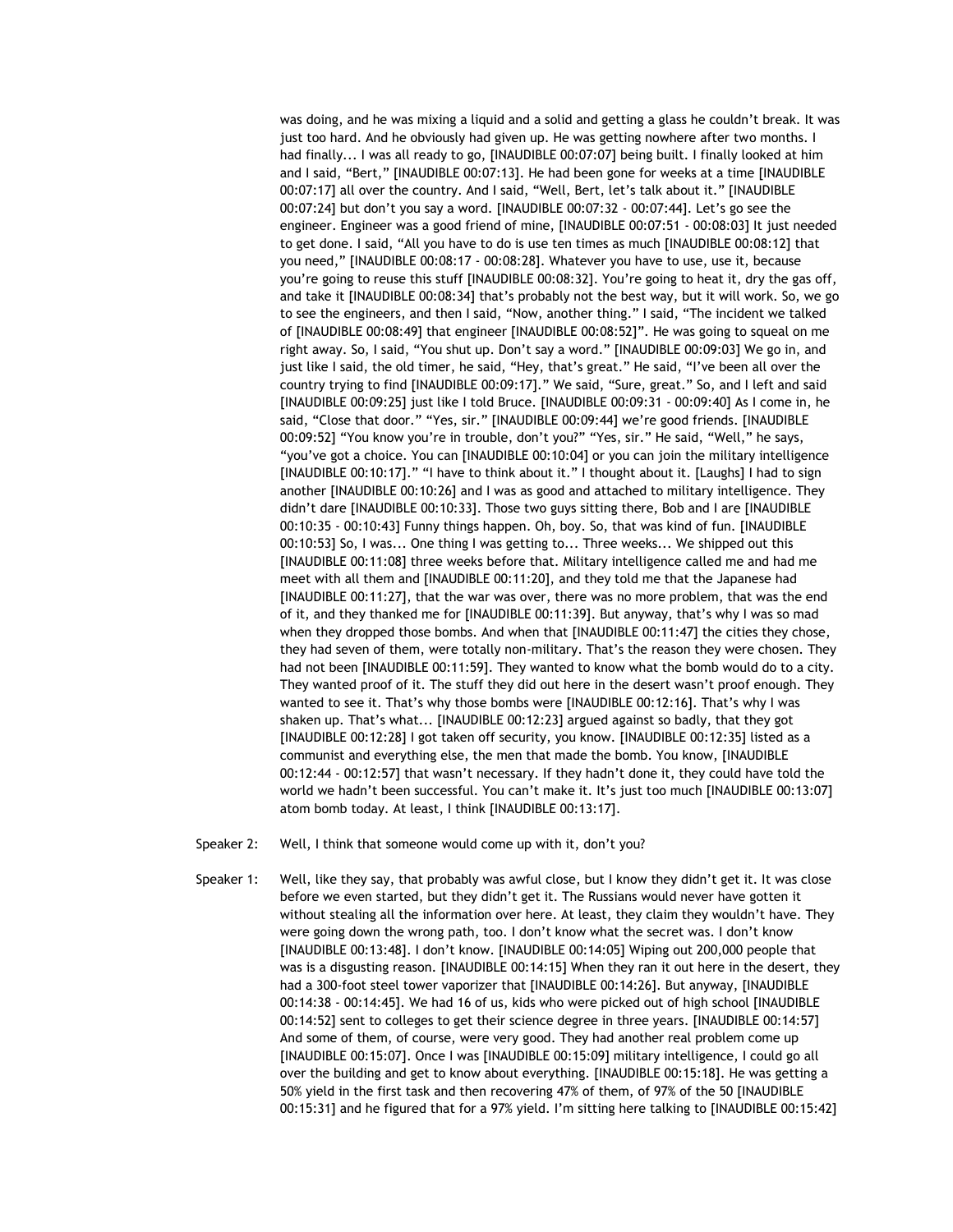again, and I said, "[INAUDIBLE 00:15:45] there's something wrong with that calculation," and then he said, "Yeah, now that you bring it up." He quickly came up with a formula and he said, "Yeah, that's 86.5% overall yield." I said, "Well, you better tell [INAUDIBLE 00:15:58]". So, Bob came out to the round table [INAUDIBLE 00:16:09] six of these [INAUDIBLE 00:16:14]. And Bob, he said, "Well, let's start with you." And I said, "I don't know any way to anything about it." I said, "I didn't figure" [INAUDIBLE 00:16:24 - 00:16:38] down in the center, have it attached [INAUDIBLE 00:16:41] comes on and heats whenever the pressure gets to a certain point, that'll melt it and keep it open. [INAUDIBLE 00:16:49 - 00:17:13] Everything I needed. And I had six inch tube, six feet long, a water condenser, it came off the water condenser and then down to a dry ice condenser, and I had five of these [INAUDIBLE 00:17:27] but then I'm running on the number two, and the fifth was a clean-up, which was heated all the time, with the same [INAUDIBLE 00:17:39] to catch any stray that might get past the [INAUDIBLE 00:17:42] three-way valve, you had two-way valve, you could go any way you want. And I thought that was good enough, see. [INAUDIBLE 00:18:01 -- 00:18:19] the engineer, I went in [INAUDIBLE 00:18:21 - 00:18:28] carpenters and electricians and all that took care of all our work. All of them signed [INAUDIBLE 00:18:33 - 00:18:46] Two walls, but they put cubby holes in it, the whole thing. A couple of them [INAUDIBLE 00:18:52 - 00:19:36] special stainless steel [INAUDIBLE 00:19:38 - 00:19:56]

- Speaker 2: You remember Nanna's parents?
- Speaker 1: Oh, yeah. Her father and her mother.
- Speaker 2: Was her mother already dead?
- Speaker 1: Oh, I'm sure.
- Speaker 2: What was her father like?
- Speaker 1: Big fella. He was a [INAUDIBLE 00:20:13] always dressed beautifully, gray hair. [INAUDIBLE 00:20:25] That's about all I remember about them. [INAUDIBLE 00:20:32]
- Speaker 2: Was he the one who was in a wheelchair?
- Speaker 1: [INAUDIBLE 00:20:43]
- Speaker 2: [INAUDIBLE 00:20:46] Roger said he remembered some grandfather or grandfatherly figure who was in a wheelchair at the end.
- Speaker 1: Well, he may have been for a very short time, but he was in good health. The last time I remember him was I had [INAUDIBLE 00:21:07] he could have been for a short time. I don't know.
- Speaker 2: How old was he when he died, do you know?
- Speaker 1: I don't know. My judgment would be around 80, 75.
- Speaker 2: And he was retired, certainly.
- Speaker 1: No, [INAUDIBLE 00:21:28].
- Speaker 2: He was still working?
- Speaker 1: [INAUDIBLE 00:21:30] Far as I know, we did all the [INAUDIBLE 00:21:36].
- Speaker 2: I have the brush set that [INAUDIBLE 00:21:44]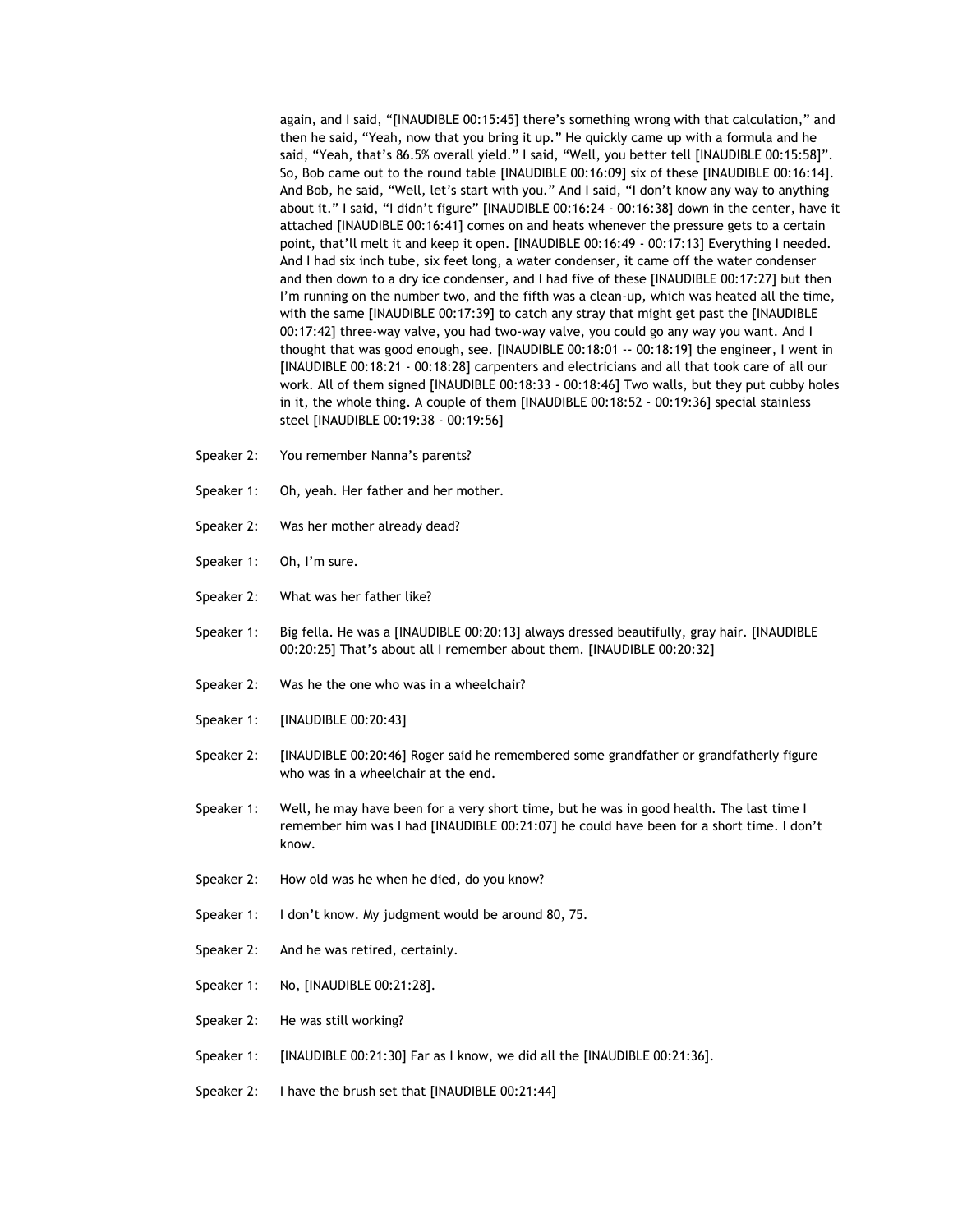- Speaker 1: [INAUDIBLE 00:21:51]
- Speaker 2: I have some flatware that has Roger's name on it. [INAUDIBLE 00:22:00] Oh, I have the...
- Speaker 1: [INAUDIBLE 00:22:16]
- Speaker 2: Well, I have three different kinds. I have two [INAUDIBLE 00:22:25] their initials on them, and then I have two bigger odd ones.
- Speaker 1: [INAUDIBLE 00:22:43]
- Speaker 2: [INAUDIBLE 00:22:48]
- Speaker 1: [INAUDIBLE 00:23:03]
- Speaker 2: [INAUDIBLE 00:23:11]
- Speaker 1: Knives and forks [INAUDIBLE 00:23:14].
- Speaker 2: Oh, I have those you brought down. Yeah. But they are all [INAUDIBLE 00:23:22]. William Rogers.
- Speaker 1: What?
- Speaker 2: From William Rogers Silver Company.
- Speaker 1: [INAUDIBLE 00:23:30]
- Speaker 2: That's what I see.
- Speaker 1: Yeah. [INAUDIBLE 00:23:42].
- Speaker 2: Yeah. I remember Nanna saying there were three deaths pretty close together. I guess he was the first and then your father and then... Well, I guess there were four. Your father and Harry and Uncle Irving.
- Speaker 1: Yeah. Yeah, [INAUDIBLE 00:24:13].
- Speaker 2: Yeah, certainly. And then with Patterson getting upset and breaking off. That eliminated one set of persons you might have known.
- Speaker 1: Yeah. I don't believe I ever met any of them.
- Speaker 2: Really?
- Speaker 1: I don't think so. [INAUDIBLE 00:24:49 00:25:14]
- Speaker 2: Did you know Beatrice and Burton Kramer?
- Speaker 1: Oh, yeah. [INAUDIBLE 00:25:18].
- Speaker 2: He was the son of Nanna's brother. Is that right? Did he have any other siblings?
- Speaker 1: I don't think that side of the family... Uncle Irving and Dad [INAUDIBLE 00:26:29] So, he wasn't very much there. Uncle Irving was certainly [INAUDIBLE 00:26:36] everybody after he passed away. He had his brother drive us out [INAUDIBLE 00:26:43] college.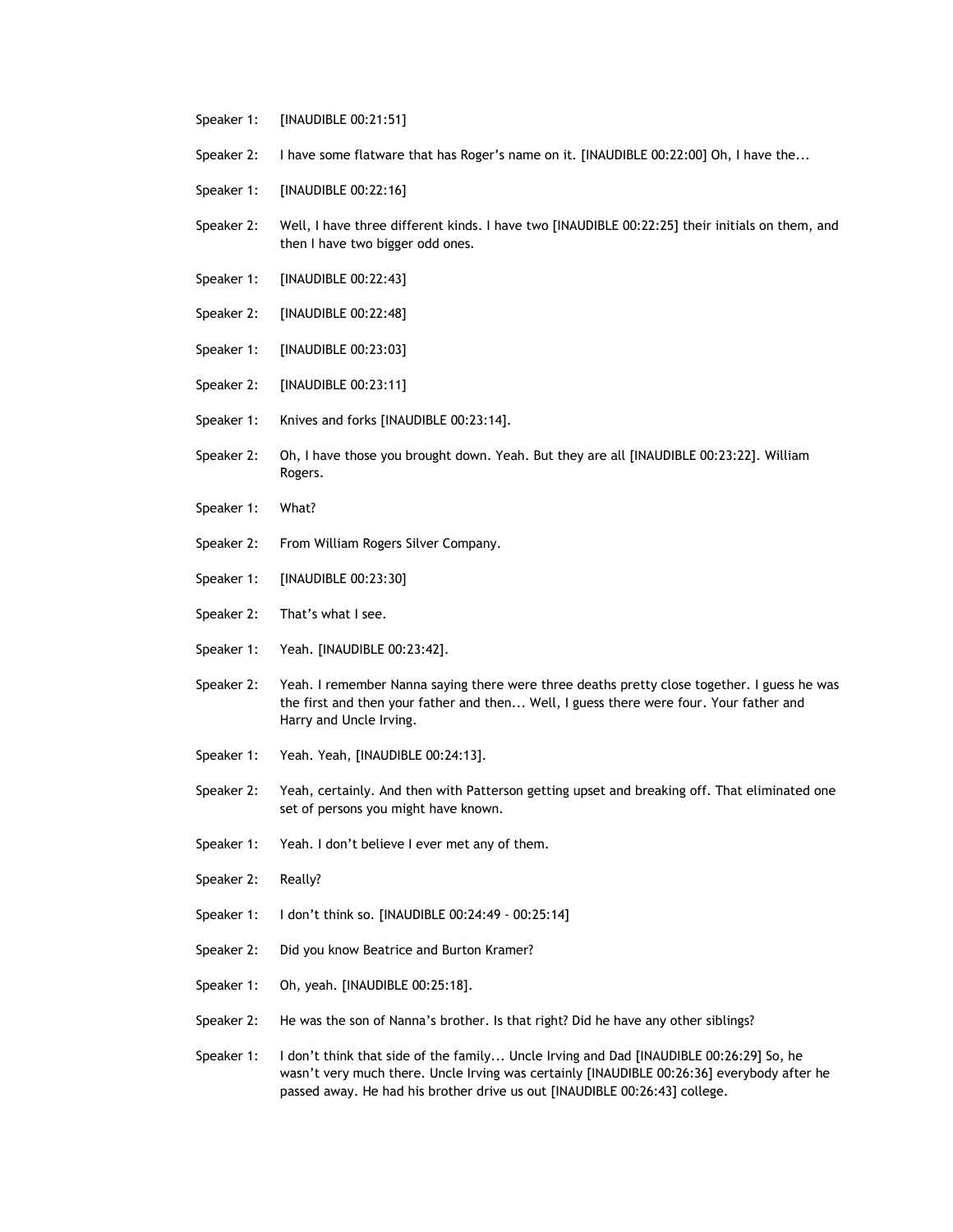- Speaker 2: Uncle Irving's brother?
- Speaker 1: Peter, yeah. [INAUDIBLE 00:26:50]
- Speaker 2: Whatever happened with him?
- Speaker 1: [INAUDIBLE 00:26:54]
- Speaker 2: He just dropped out of the picture after Irving died?
- Speaker 1: Yeah. Mother never cared for... Peter, I guess, he tried to get up [INAUDIBLE 00:27:09] license and never did. But [INAUDIBLE 00:27:14] Uncle Irving.
- Speaker 2: Hm. And Uncle Irving, did he have an [INAUDIBLE 00:27:17] license?
- Speaker 1: Oh, sure. He had a big business. In the Depression, he would [INAUDIBLE 00:27:28] business and tremendous accounts receivable. That's what they were, receivable. He'd borrow against them. So, that was [INAUDIBLE 00:27:38] ended up tremendously in debt. No way in the world he didn't [INAUDIBLE 00:27:43]. But he was president of that private golf course over there, too, and I went and played with him for two weeks [INAUDIBLE 00:27:56 - 00:28:18]
- Speaker 2: I thought there was some sort of scandal connected with...
- Speaker 1: [INAUDIBLE 00:28:24]
- Speaker 2: Yeah, but I mean, financial scandal.
- Speaker 1: No, that's it. [INAUDIBLE 00:28:31] in debt [INAUDIBLE 00:28:32] accounts receivable, and the bank had to borrow money [INAUDIBLE 00:28:39] receivable. [INAUDIBLE 00:28:44]. I don't know fine detail, [INAUDIBLE 00:28:50] shouldn't really... That was just my feeling from everything I heard.
- Speaker 2: I thought he was doing government something or other too, wasn't he?
- Speaker 1: He was quite a politician, but I mean, in the sense that he was always talking to them. I remember a meeting one time, a meeting they had at his place, with some of the big shots from [INAUDIBLE 00:29:13 - 00:29:20] something against politicians in the first place. I didn't like even the looks of those guys. But they're sitting down and drink [INAUDIBLE 00:29:28].
- Speaker 2: I can remember your mother saying that Bush, when he was...last time she went to visit him, he had said that if anything happens to me, be sure you don't let Irving take care of your money.
- Speaker 1: No, they didn't get along well.
- Speaker 2: [INAUDIBLE 00:29:54] daughter, he didn't trust his financial acumen, either, having done that.
- Speaker 1: Well, he knew [INAUDIBLE 00:30:01 00:30:10] But then again, [INAUDIBLE 00:30:13]. They should know better than to lend a man 100% on his receivables. You can lend him maybe 50%. [INAUDIBLE 00:30:26] stock market crash was a complete surprise to all the big shots and [INAUDIBLE 00:30:35], just the same as it was in [INAUDIBLE 00:30:39]. If I got out right ahead of it, but it was impossible for them to know. [INAUDIBLE 00:30:51]
- Speaker 2: So, he would have been sent to prison because he couldn't hand you the bags back?